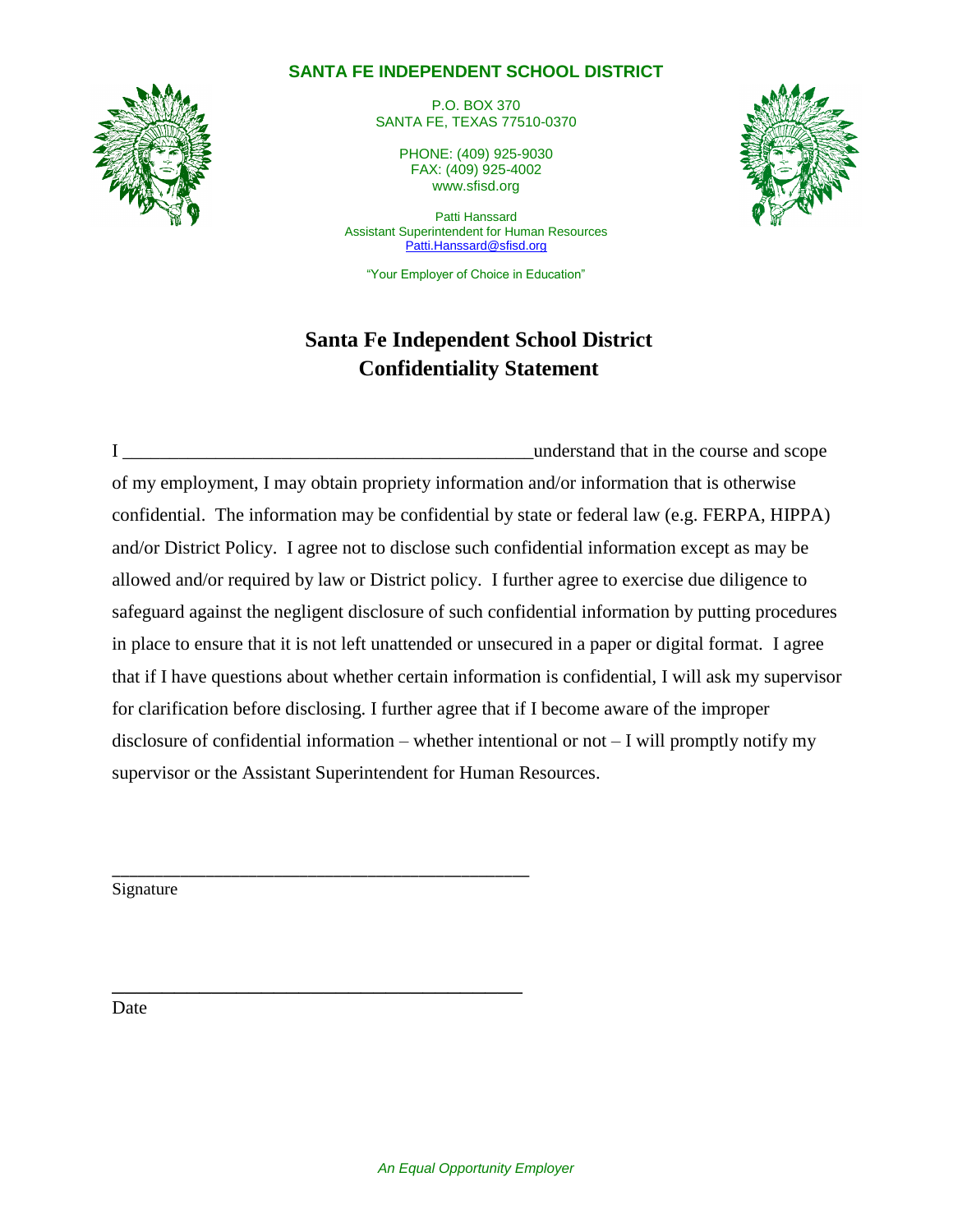### **CONFIDENTIAL EMPLOYEE EMERGENCY CARE INFORMATION**

#### **Santa Fe Independent School District Scholastic Year: 2021-2022** *Please print all information clearly*

|                         | <b>EMPLOYEE</b>                                            |                   |               |                          |                                                                                                                                                                                                                                      |                 |                   |
|-------------------------|------------------------------------------------------------|-------------------|---------------|--------------------------|--------------------------------------------------------------------------------------------------------------------------------------------------------------------------------------------------------------------------------------|-----------------|-------------------|
| Mr.                     |                                                            |                   |               |                          |                                                                                                                                                                                                                                      |                 |                   |
| Mrs.                    |                                                            |                   |               |                          |                                                                                                                                                                                                                                      |                 |                   |
| Miss:                   |                                                            |                   |               |                          |                                                                                                                                                                                                                                      |                 |                   |
| (Circle One)            |                                                            | <b>Last Name</b>  |               | <b>First</b>             |                                                                                                                                                                                                                                      | <b>Middle</b>   |                   |
|                         | Former Name if Changed Since Employment:                   |                   |               |                          |                                                                                                                                                                                                                                      |                 |                   |
|                         |                                                            |                   |               |                          |                                                                                                                                                                                                                                      |                 |                   |
| <b>Mailing Address:</b> |                                                            |                   |               |                          |                                                                                                                                                                                                                                      |                 |                   |
|                         |                                                            | <b>Number</b>     | <b>Street</b> | <b>City</b>              | Zip Code                                                                                                                                                                                                                             |                 | <b>Home Phone</b> |
| Date of Birth:          |                                                            |                   |               | <b>Present Position:</b> |                                                                                                                                                                                                                                      | <b>Job Site</b> |                   |
|                         |                                                            | <b>MM/DD/YYYY</b> |               |                          |                                                                                                                                                                                                                                      |                 |                   |
|                         |                                                            |                   |               |                          |                                                                                                                                                                                                                                      |                 |                   |
|                         |                                                            |                   |               |                          |                                                                                                                                                                                                                                      |                 | <b>Cell Phone</b> |
|                         | <b>MEDICAL INFORMATION</b>                                 |                   |               |                          |                                                                                                                                                                                                                                      |                 |                   |
|                         |                                                            |                   |               |                          |                                                                                                                                                                                                                                      |                 |                   |
|                         | Special instructions/comments on unique health conditions: |                   |               |                          |                                                                                                                                                                                                                                      |                 |                   |
|                         |                                                            |                   |               |                          |                                                                                                                                                                                                                                      |                 |                   |
|                         |                                                            |                   |               |                          | I am allergic to the following medications: <b>All amount of the set of the set of the set of the set of the set of the set of the set of the set of the set of the set of the set of the set of the set of the set of the set o</b> |                 |                   |
|                         |                                                            |                   |               |                          |                                                                                                                                                                                                                                      |                 |                   |
|                         | List medications you are taking:                           |                   |               |                          |                                                                                                                                                                                                                                      |                 |                   |
|                         |                                                            |                   |               |                          |                                                                                                                                                                                                                                      |                 |                   |
|                         |                                                            |                   |               |                          |                                                                                                                                                                                                                                      |                 |                   |
|                         |                                                            |                   |               |                          |                                                                                                                                                                                                                                      |                 |                   |
|                         | <b>EMERGENCY PROCEDURE INSTRUCTIONS</b>                    |                   |               |                          |                                                                                                                                                                                                                                      |                 |                   |
|                         |                                                            |                   |               |                          | In case of emergency, list person/persons to contact.                                                                                                                                                                                |                 |                   |
|                         |                                                            |                   |               |                          |                                                                                                                                                                                                                                      |                 |                   |
| <b>Spouse Name:</b>     | <b>Primary Contact</b>                                     |                   |               |                          |                                                                                                                                                                                                                                      |                 |                   |
|                         |                                                            |                   |               |                          | Phone:                                                                                                                                                                                                                               |                 |                   |
|                         | <b>Employer:</b>                                           |                   |               |                          | Phone:                                                                                                                                                                                                                               |                 |                   |
|                         |                                                            |                   |               |                          |                                                                                                                                                                                                                                      |                 |                   |
| <b>Work Address:</b>    |                                                            |                   |               |                          | Phone:                                                                                                                                                                                                                               |                 |                   |
|                         |                                                            |                   |               |                          |                                                                                                                                                                                                                                      |                 |                   |
| 1st                     | <b>Contact other person:</b>                               |                   |               |                          | Relationship                                                                                                                                                                                                                         |                 |                   |
|                         | <b>Address:</b>                                            |                   |               |                          | Phone:                                                                                                                                                                                                                               |                 |                   |
|                         | <b>Employer Address:</b>                                   |                   |               |                          | Phone:                                                                                                                                                                                                                               |                 |                   |
| 2nd                     | <b>Contact other person:</b>                               |                   |               |                          | Relationship                                                                                                                                                                                                                         |                 |                   |
|                         | <b>Address:</b>                                            |                   |               |                          | Phone:                                                                                                                                                                                                                               |                 |                   |
|                         | <b>Employer Address:</b>                                   |                   |               |                          | Phone:                                                                                                                                                                                                                               |                 |                   |
| 3rd                     | <b>Contact other person:</b>                               |                   |               |                          | Relationship                                                                                                                                                                                                                         |                 |                   |
|                         | <b>Address:</b>                                            |                   |               |                          | Phone:                                                                                                                                                                                                                               |                 |                   |
|                         | <b>Employer Address:</b>                                   |                   |               |                          | Phone:                                                                                                                                                                                                                               |                 |                   |
|                         |                                                            |                   |               |                          |                                                                                                                                                                                                                                      |                 |                   |

**TO BE KEPT IN THE PRINCIPAL'S OR DIRECTOR'S OFFICE**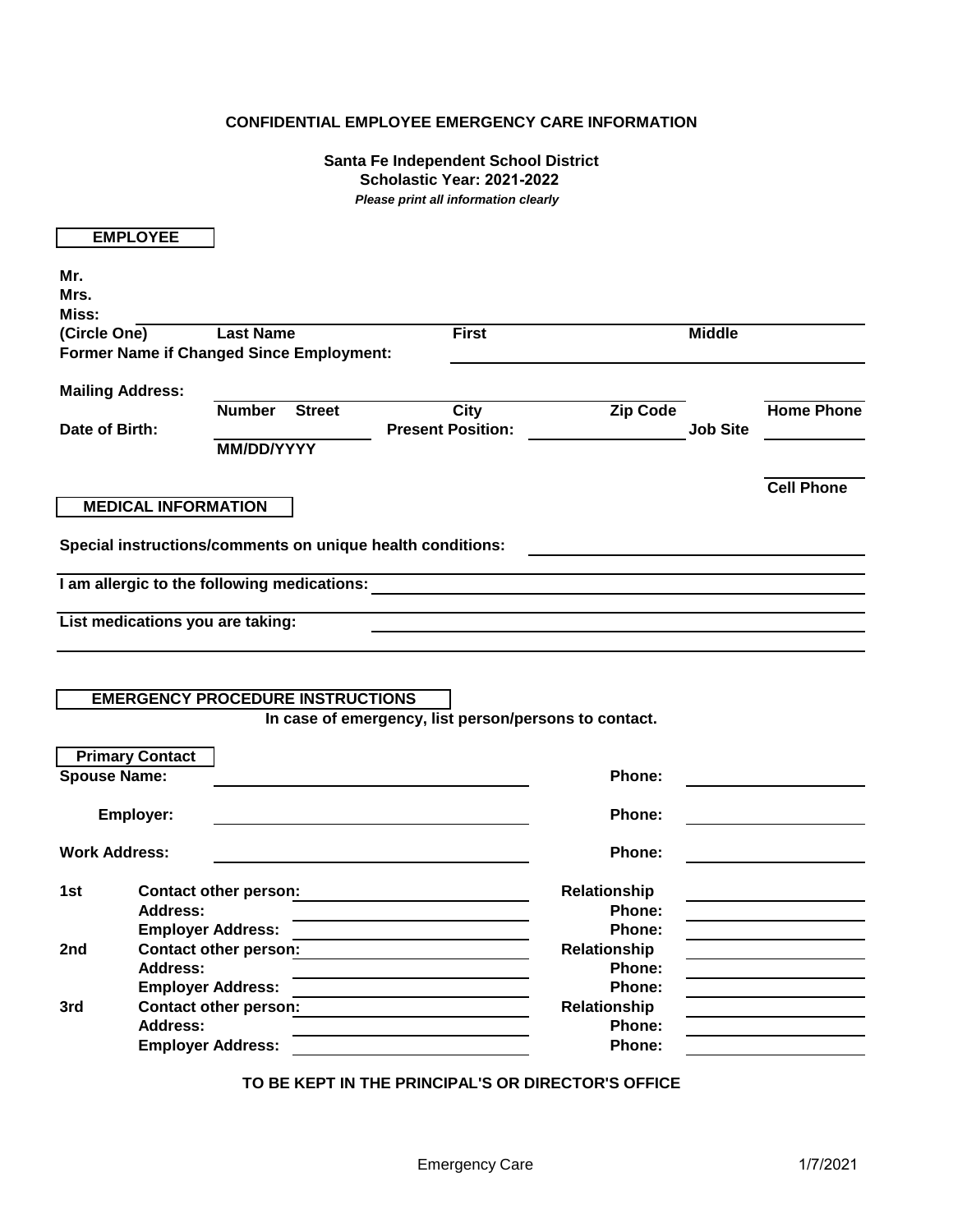### **REGISTRATION FORM FOR PRIVATE MUSIC LESSON INSTRUCTOR**

Santa Fe Independent School District 13304 Hwy. 6 Santa Fe, Texas 77510

### PERSONAL INFORMATION

 $\ddot{\phantom{a}}$ 

| Name <b>Committee Committee Committee Committee Committee</b><br>Last                | First        | M                |                         | Social Security No. |
|--------------------------------------------------------------------------------------|--------------|------------------|-------------------------|---------------------|
| Address: -<br>Street or P.O. Box                                                     | City         |                  | <b>State</b>            | Zip Code            |
|                                                                                      |              |                  |                         |                     |
| Email Address: www.communication.com/watch?communication.com/watch?communication.com |              |                  |                         |                     |
|                                                                                      |              | <b>EDUCATION</b> |                         |                     |
| HIGH SCHOOL ATTENDED                                                                 |              |                  | <b>LOCATION</b>         |                     |
| <b>COLLEGE/OTHER</b>                                                                 | <b>MAJOR</b> | <b>MINOR</b>     | <b>TYPE DEGREE</b>      | <b>YEAR EARNED</b>  |
| Student Level: _______ Intermediate                                                  |              |                  | <b>High School</b>      |                     |
| <b>Instrumental Music</b>                                                            |              |                  | List instruments below: |                     |
| <b>Vocal Music</b>                                                                   |              |                  |                         |                     |

### CAMPUS (ES) /DIRECTORS WHERE YOU WILL BE WORKING

| <b>FROM</b><br>MONTH/YEAR | тο<br>MONTH/YEAR | <b>CAMPUS</b> | <b>DIRECTOR</b> | DAYS/TIME |
|---------------------------|------------------|---------------|-----------------|-----------|
|                           |                  |               |                 |           |
|                           |                  |               |                 |           |
|                           |                  |               |                 |           |

Would you like to work at campuses other than the ones listed above? \_\_\_\_\_\_yes \_\_\_\_\_\_\_no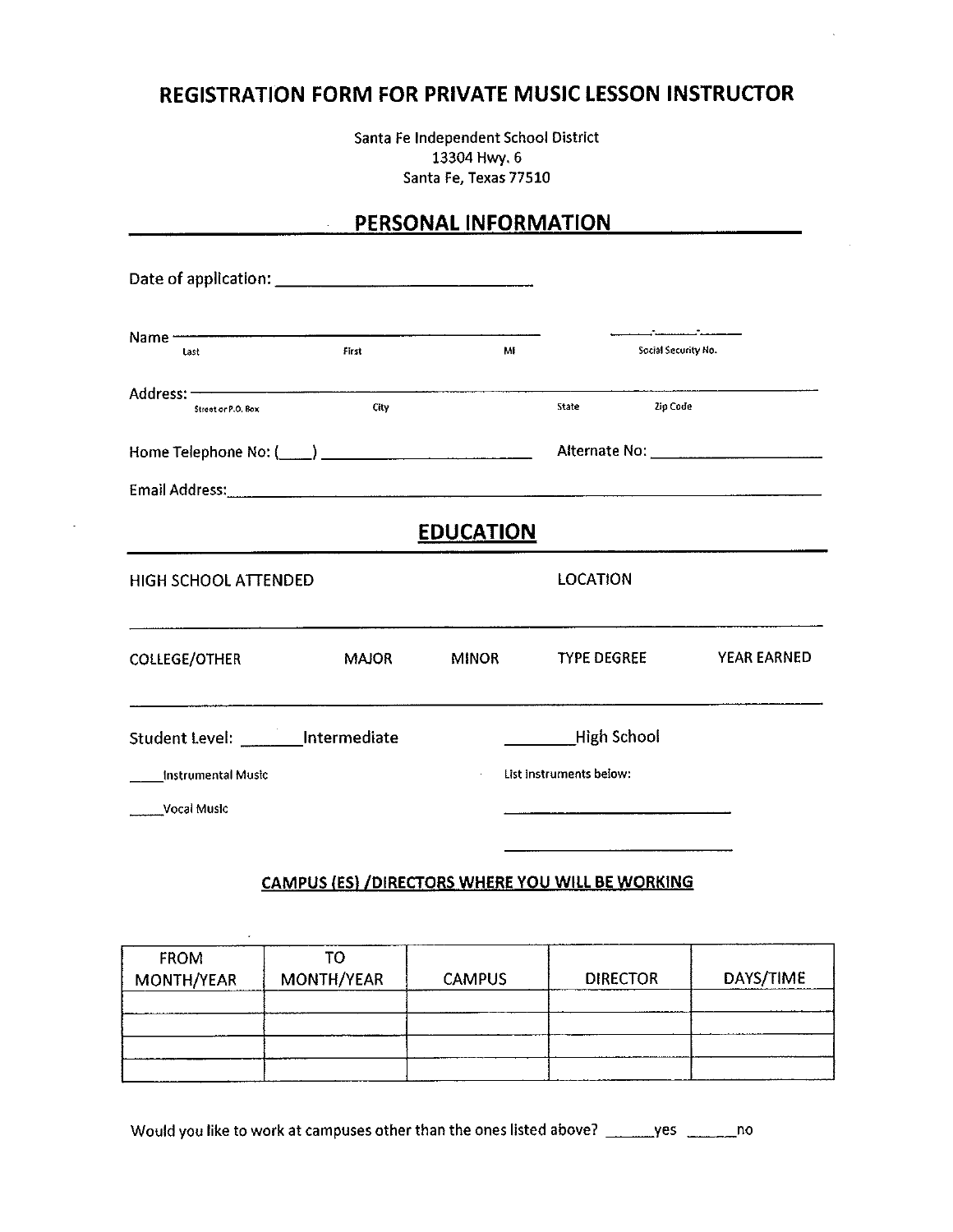### **REFERENCES**

| <b>Name</b> | Position | <b>Complete Mailing Address</b> | <b>Phone Number</b> |
|-------------|----------|---------------------------------|---------------------|
|             |          |                                 |                     |
|             |          |                                 |                     |
|             |          |                                 |                     |
|             |          |                                 |                     |

Senate Bill 9 directs school district to obtain state and national criminal history background searches on their employees or other individuals that will have direct contact with students, and to receive those results through the DPS criminal history clearinghouse (Fingerprint-based Applicant clearinghouse of Texas-FACT).

Have you ever pled guilty or nolo contendere (no contest) to, or been convicted of a felony or misdemeanor involving moral turpitude, regardless of disposition (i.e., an actual sentence, a suspended sentence, deferred adjudication, probation, tec.)? (Moral turpitude is anything done knowingly contrary to justice, honesty, principle, or good morals.)

yes No

List relatives employed by SFISD: Manual Manual Manual Manual Manual Manual Manual

| Are you related to a present member of the Santa Fe Board of Trustees? | Yes | No. |
|------------------------------------------------------------------------|-----|-----|
|------------------------------------------------------------------------|-----|-----|

If yes

**Name** 

Relationship

I authorize and request each employer, form, person, or corporation listed herein or on my resume to answer all questions that may be asked and give all information that may be sought in connection with this registration or concerning me or my work habits, skill, or action on any transaction. I agree that all such information will be held confidential by the District and I waive the right to inspect or review it.

I certify that all statements made in this application are true and that the failure to include pertinent information or to falsify information requested in this registration shall forfeit my right to teach private music lessons. Furthermore, it is understood that this registration form and other records become the property of the Santa Fe Independent School district, which reserves the right to accept or reject it.

> The Santa Fe ISD does not discriminate against any contracted employee or applicant because of race, religion, color, gender, age, national origin, or disability.

**Signature of Applicant** 

Date

This application will remain on file for one year only: it must be renewed if further consideration is desired.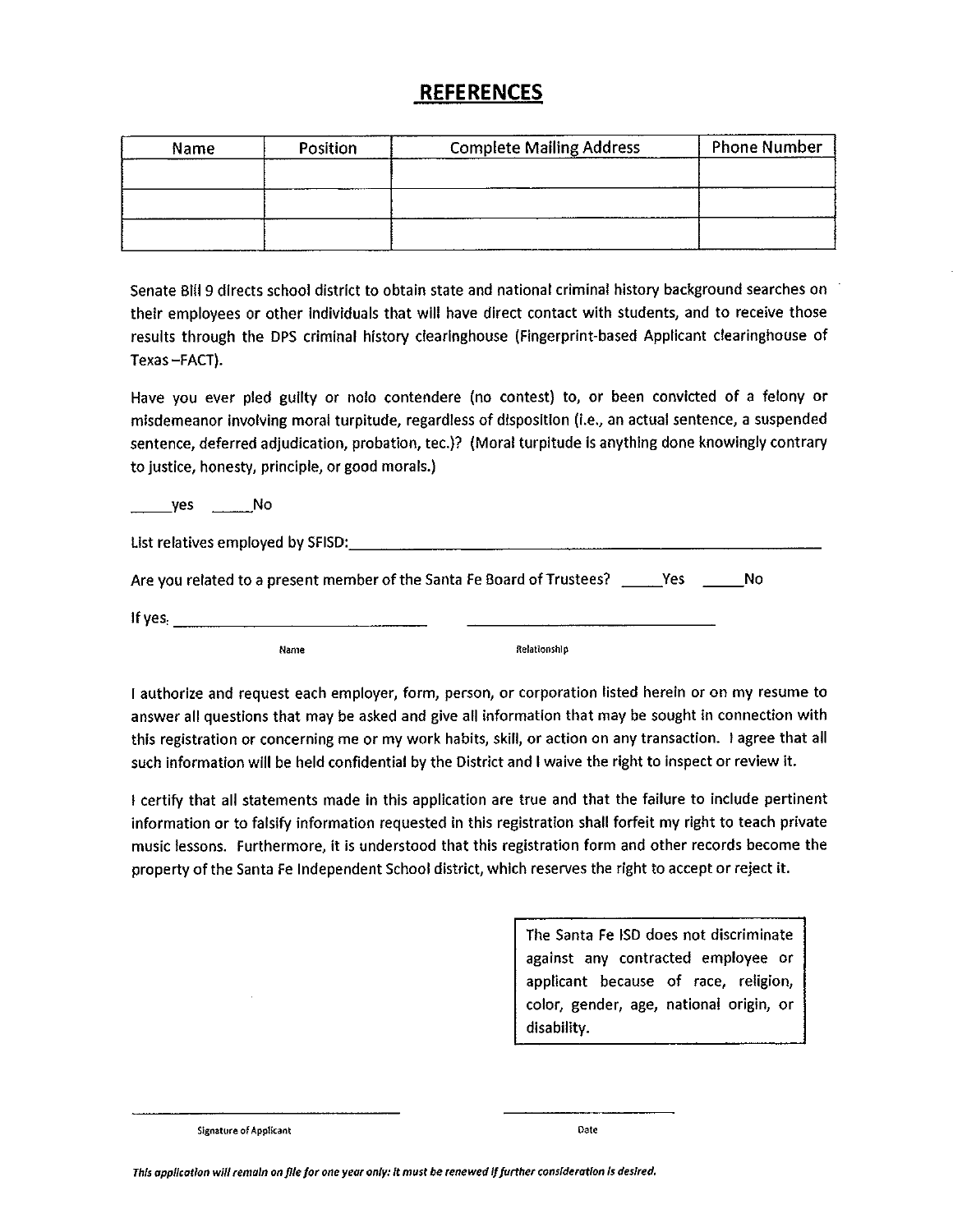# **SENATE BILL 9 FINGERPRINTING**

### PAYMENT RESPONSIBILITIES

The Santa Fe independent School District is authorized and required by Senate Bill 9 referred to as the "Fingerprinting Bill" to obtain criminal history record information through fingerprinting on all applicants being considered for employment (Texas Education Code 22.0833 and 22.085). The criminal history record information will be added to the Fingerprint-based Applicant Clearinghouse of Texas (FACT).

# THE FINGERPRINTING FEE FOR EACH APPLICANT IS \$50.20 (cash or money order only).

Once you have been recommended for employment, you will be notified through HR to schedule an appointment for fingerprinting. The fingerprinting fee will be collected by the HR Department which is located in the Administration Building at 13331 Hwy 6, Santa Fe, TX. The HR Department will schedule the fingerprinting appointment once you have satisfied the fee of \$50.20. Employment is contingent on completion of the fingerprint requirement. Once the fingerprinting reports are received, you will be notified of your start date.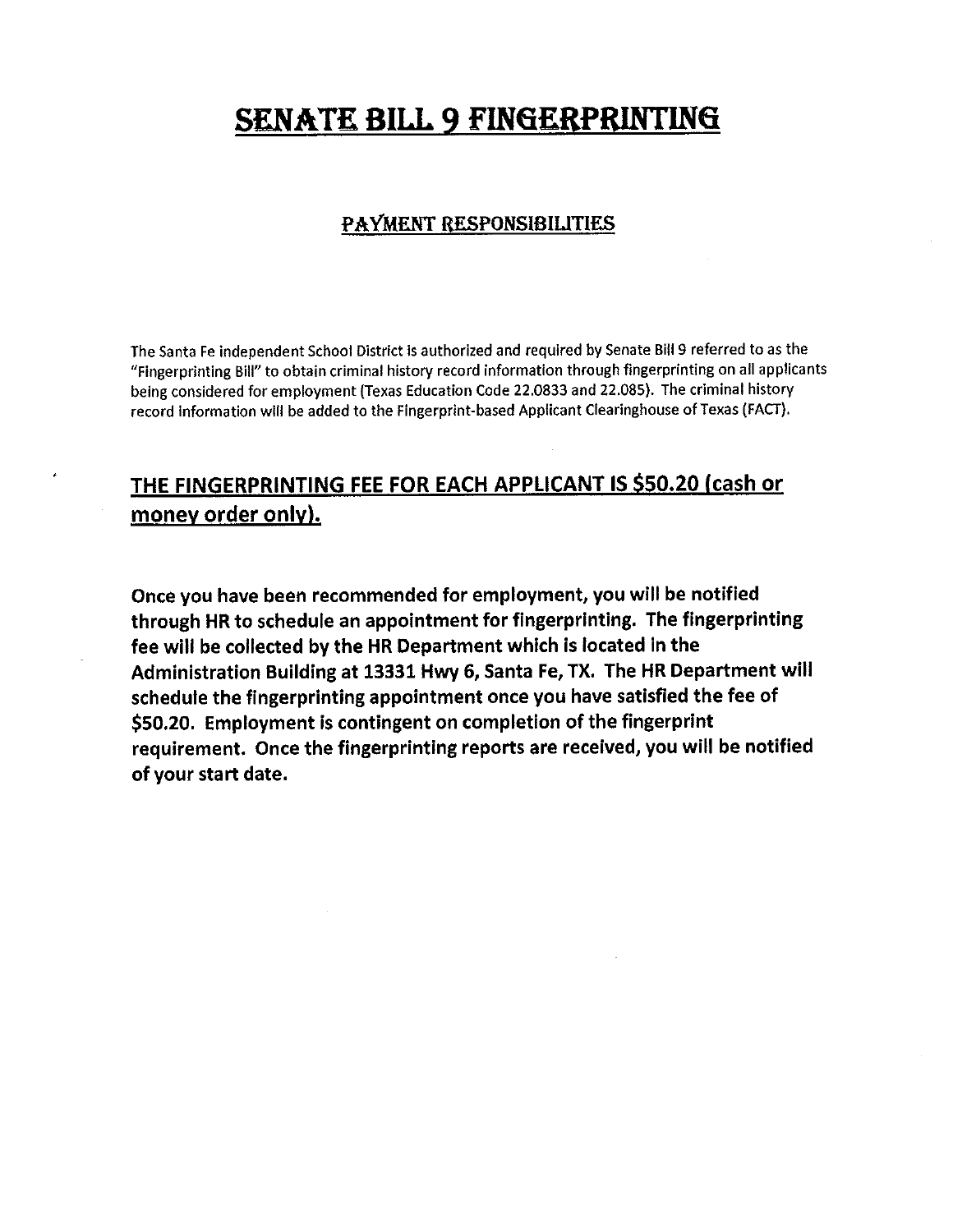# SANTA FE INDEPENDENT SCHOOL DISTRICT

**Criminal History Record Information Addendum** 

For Non-Certified Applicants Only

# \*\*CONFIDENTIAL\*\*

The Santa Fe independent School District is authorized and required by Senate Bill 9 referred to as the "Fingerprinting Bill" to obtain criminal history record information through fingerprinting on all applicants being considered for employment or individual instruction (Texas Education Code 22.0833 and 22.085). The information requested below is necessary to obtain criminal history record information and will be added to the Fingerprint-based Applicant Clearinghouse of Texas (FACT).

### **RIEASE PRINT!**

| POSITION(S) APPLYING FOR      |               |                          |              |                                    |                                                  |
|-------------------------------|---------------|--------------------------|--------------|------------------------------------|--------------------------------------------------|
| <b>NAME</b>                   | Last          | First                    |              |                                    | Middle (optional)                                |
| <b>SOCIAL SECURITY NUMBER</b> |               |                          |              |                                    |                                                  |
| <b>DRIVERS LICENSE</b>        | <b>State</b>  | Number                   |              |                                    | <b>Type</b>                                      |
| <b>ADDRESS</b>                | <b>Street</b> | City                     | <b>State</b> | Zip                                | Country                                          |
| PHONE NUMBER                  | Home          | Cell (optional)          |              | E-mail (optional)                  |                                                  |
| <b>DATE OF BIRTH</b>          | Month<br>Day  | <b>ETHNICITY</b><br>Year | Black        | White<br>Aslan or Pacific Islander | _Kispanic ____American Indian<br>Unknown / Other |

I understand that the information I am providing about age, sex, and ethnicity will not be used to determine eligibility for employment, but will be used solely for the purpose of obtaining criminal history record information.

### Signature

Have you previously worked for a School District in Texas? If Yes - Have you been fingerprinted through a School District? If Yes - What is the name of the District?

| <b>IYES</b><br>lYES | <b>NO</b><br><b>NO</b> |
|---------------------|------------------------|
|                     |                        |

Date

| <b>DEFICE USE ONLY</b> |                                                              | <b>FINGERPRINTING APPOINTMENT</b>  | <b>DEFICE USE ONLY</b> |
|------------------------|--------------------------------------------------------------|------------------------------------|------------------------|
|                        | TO SCHEDULE APPOINTMENTS GO TO http://tx.ibtfingerprint.com/ | or call 1-888-467-2080             |                        |
| APPLICANT IS:<br>OFFER | NOT EMPLOYABLE<br>CLEARED                                    | DISTRICT WITHOREW EMPLOYMENT OFFER | APPLICANT REFUSED      |